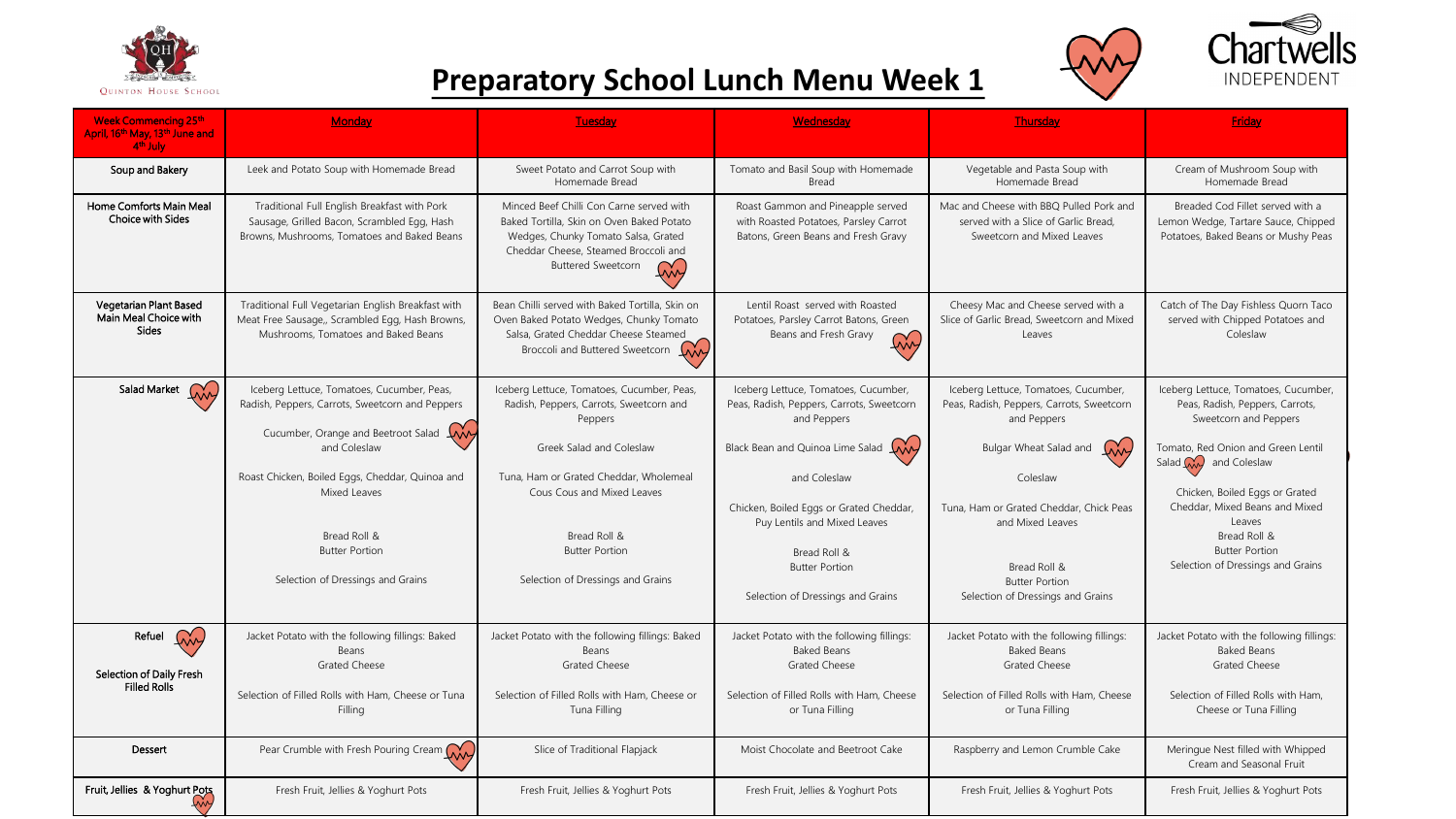

## **Preparatory School Lunch Menu Week 2**



| <b>Week Commencing 2nd May,</b><br>23rd May, 20th June and 11th<br>July | <b>Monday</b>                                                                                                                                             | <b>Tuesday</b>                                                                                                                                                           | <b>Wednesday</b>                                                                                                                                                                                                        | <b>Thursday</b>                                                                                                                                                                 | <b>Friday</b>                                                                                                                                                                            |
|-------------------------------------------------------------------------|-----------------------------------------------------------------------------------------------------------------------------------------------------------|--------------------------------------------------------------------------------------------------------------------------------------------------------------------------|-------------------------------------------------------------------------------------------------------------------------------------------------------------------------------------------------------------------------|---------------------------------------------------------------------------------------------------------------------------------------------------------------------------------|------------------------------------------------------------------------------------------------------------------------------------------------------------------------------------------|
| Soup and Bakery                                                         | Cream of Tomato Soup with Homemade<br>Bread                                                                                                               | Pea and Mint Soup with Homemade Bread                                                                                                                                    | French Onion Soup with Homemade<br><b>Bread</b>                                                                                                                                                                         | Red Lentil with Homemade Bread                                                                                                                                                  | Green Giant Soup with Homemade Bread                                                                                                                                                     |
| Home Comforts Main Meal Choice<br>with Sides                            | Oven Baked Ratatouille Chicken served<br>with Fusilli Pasta and Steamed Green<br>Beans                                                                    | Chicken Shawarma with Red Cabbage,<br>Khobez, Chilli Potato Wedges, Minted<br>Yogurt and Cucumber Dressing and<br>Smashed Hummus                                         | Roast Beef served with Horseradish<br>Sauce, Yorkshire Pudding, Roasted<br>Potatoes, Roasted Crushed Root<br>Vegetables, Sauté Savoy Cabbage and<br>Fresh Gravy                                                         | Beef Bolognaise finished with Roasted<br>Cherry Tomatoes and Fresh Basil and<br>served with Spaghetti, Garlic and Herb<br>Bread, Pesto Dressing and Steamed<br>Broccoli         | Chefs Special Homemade Pepperoni<br>Pizza served with Chipped Potatoes and<br>Garden Peas                                                                                                |
| Vegetarian Plant Based Main Meal<br>Choice                              | Oven Baked Ouorn Ratatouille served with<br>Fusilli Pasta and Steamed Green Beans                                                                         | Halloumi Shawarma with Red Cabbage,<br>Khobez, Chilli Potato Wedges, Minted<br>Yogurt and Cucumber Dressing and<br>Smashed Hummus                                        | Ouorn Roast served with Roasted New<br>Potatoes & Crushed Root Vegetables,<br>Sauté Savoy Cabbage and Fresh Gravy                                                                                                       | Vegemince Bolognaise served with<br>Spaghetti, Garlic and Herb Bread, Pesto<br>Dressing & Steamed Broccoli                                                                      | Chefs Special Homemade Margherita<br>Pizza served with Chipped Potatoes and<br>Garden Peas                                                                                               |
| <b>Salad Market</b><br><u>EM</u>                                        | Iceberg Lettuce, Tomatoes, Cucumber,<br>Peas, Radish, Peppers, Carrots, Sweetcorn<br>and Peppers                                                          | Iceberg Lettuce, Tomatoes, Cucumber,<br>Peas, Radish, Peppers, Carrots, Sweetcorn<br>and Peppers                                                                         | Iceberg Lettuce, Tomatoes, Cucumber,<br>Peas, Radish, Peppers, Carrots, Sweetcorn<br>and Peppers                                                                                                                        | Iceberg Lettuce, Tomatoes, Cucumber,<br>Peas, Radish, Peppers, Carrots, Sweetcorn<br>and Peppers                                                                                | Iceberg Lettuce, Tomatoes, Cucumber,<br>Peas, Radish, Peppers, Carrots, Sweetcorn<br>and Peppers                                                                                         |
|                                                                         | Greek Salad and Coleslaw<br>Chicken, Cheddar, Quinoa and Mixed<br>Leaves<br>Bread Roll &<br><b>Butter Portion</b><br>Selection of Dressings and Grains    | Bulgar Wheat Salad<br>and Coleslaw<br>Tuna or Ham, Wholemeal Cous Cous and<br>Mixed Leaves<br>Bread Roll &<br><b>Butter Portion</b><br>Selection of Dressings and Grains | Tomato, Red Onion and Lentil Salad $\mathcal{O}_\mathbf{A}$<br>and Coleslaw<br>Chicken or Grated Cheddar, Puy Lentils<br>and Mixed Leaves<br>Bread Roll &<br><b>Butter Portion</b><br>Selection of Dressings and Grains | Potato and Chive Salad<br>and Coleslaw<br>Mackerel or Boiled Eggs, Chick Peas and<br>Mixed Leaves<br>Bread Roll &<br><b>Butter Portion</b><br>Selection of Dressings and Grains | Black Bean and Quinoa Lime Salad<br>and Coleslaw<br>Ham or Grated Cheddar, Mixed Beans<br>and Mixed Leaves<br>Bread Roll &<br><b>Butter Portion</b><br>Selection of Dressings and Grains |
| Refuel<br><u> My</u><br>Selection of Daily Fresh Filled Rolls           | Jacket Potato with the following fillings:<br><b>Baked Beans</b><br><b>Grated Cheese</b><br>Selection of Filled Rolls with Ham, Cheese<br>or Tuna Filling | Jacket Potato with the following fillings:<br><b>Baked Beans</b><br><b>Grated Cheese</b><br>Selection of Filled Rolls with Ham, Cheese<br>or Tuna Filling                | Jacket Potato with the following fillings:<br><b>Baked Beans</b><br><b>Grated Cheese</b><br>Selection of Filled Rolls with Ham, Cheese<br>or Tuna Filling                                                               | Jacket Potato with the following fillings:<br><b>Baked Beans</b><br><b>Grated Cheese</b><br>Selection of Filled Rolls with Ham, Cheese<br>or Tuna Filling                       | Jacket Potato with the following fillings:<br><b>Baked Beans</b><br><b>Grated Cheese</b><br>Selection of Filled Rolls with Ham, Cheese<br>or Tuna Filling                                |
| Dessert                                                                 | Mixed Fruit Crumble with Fresh Custard                                                                                                                    | Eton Mess                                                                                                                                                                | White Chocolate and Raspberry Blondie                                                                                                                                                                                   | Slice of Chocolate Crispy Cake                                                                                                                                                  | Square of Homemade Carrot Cake                                                                                                                                                           |
| Fruit, Jellies & Yoghurt Pots                                           | Fresh Fruit, Jellies & Yoghurt Pots                                                                                                                       | Fresh Fruit, Jellies & Yoghurt Pots                                                                                                                                      | Fresh Fruit, Jellies & Yoghurt Pots                                                                                                                                                                                     | Fresh Fruit, Jellies & Yoghurt Pots                                                                                                                                             | Fresh Fruit, Jellies & Yoghurt Pots                                                                                                                                                      |